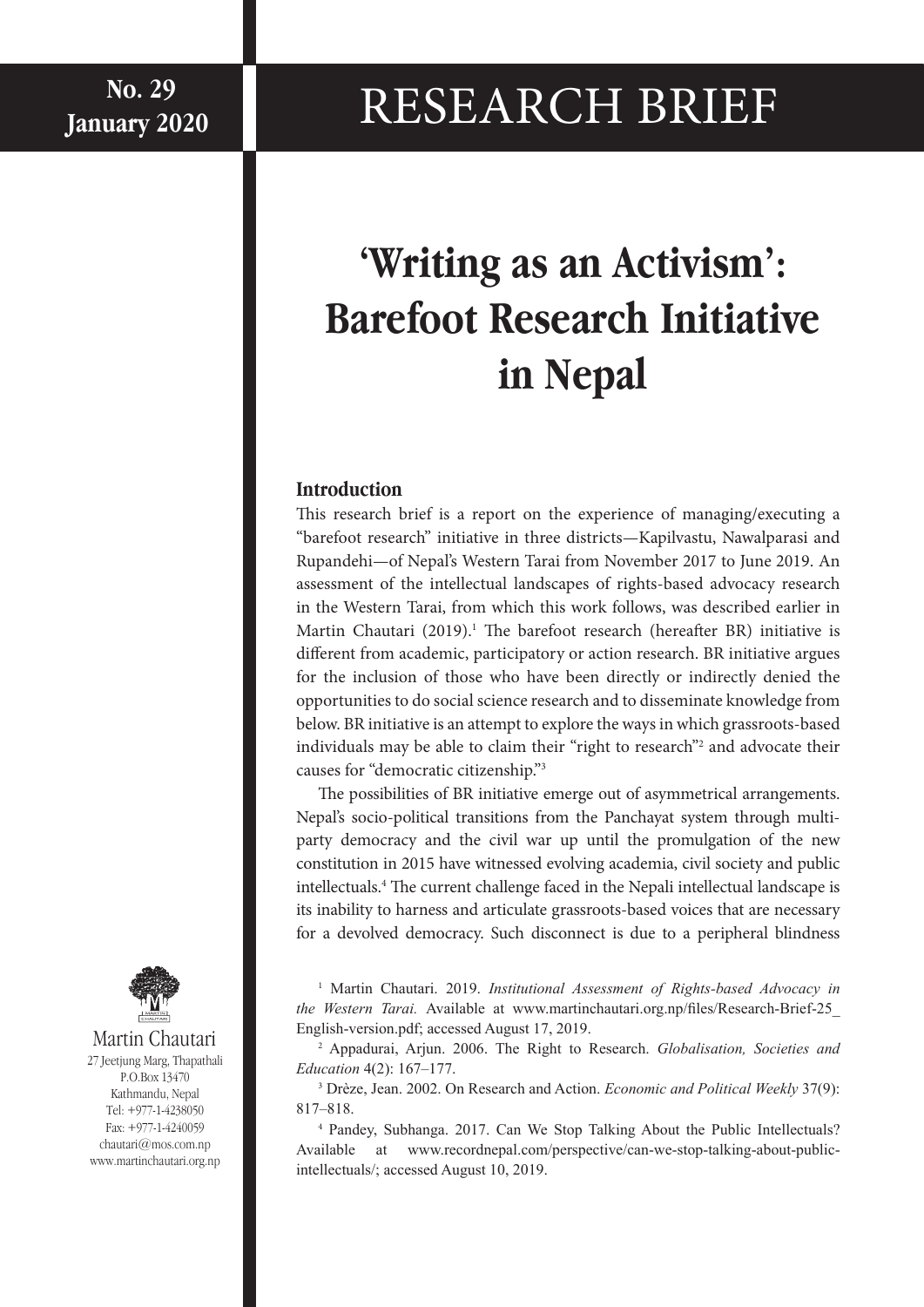

that perpetuates a top-down approach and overlooks locally embedded individual concerns. A Kathmanducentric intellectual landscape of knowledge production directly or indirectly puts entry barriers for locallyembedded emerging members. These barriers are intensified by inadequate access to knowledge resource and lack of opportunities for research, mentoring and publication. These in turn make the institutions of knowledge production in Nepal centralized and unable to internalize the new challenges that arise outside their limited organizational framework. A weak feedback loop among the academia and civil society members from the local to the federal level has stunted the possibilities of informed rights-based advocacy (RBA) research for democratic interventions at various levels. Given the new federal system in Nepal, locally-embedded academics, activists, and civil society members are in less favorable positions to exert the capacity to influence and to contribute to local as well as national discourses. Henceforth, this research brief attempts to report on a BR initiative that was aimed to enhance locally-embedded individuals' "capacity to aspire"<sup>5</sup> in claiming their right to social research. BR initiatives such as the one reported here could democratize research and writing at the grassroots and provide an alternative to the skewed, Kathmandu-centric knowledge production landscape.

This BR initiative was undertaken for the following reasons. First, the idea emerged with the cumulative progression of the research and writings by the thirteen individuals (whom we call barefoot researchers) immersed in numerous training, writing and mentorship activities at Martin Chautari (MC), Kathmandu and at the Madhesh Human Rights Home (MAHURI-Home), Kapilvastu. The processes of selecting the barefoot researchers were not restricted to some rigid methodology but were kept open-ended. Over three dozen individuals were contacted. Various levels of open conversations with each individual

5 Appadurai, Arjun. 2004. The Capacity to Aspire: Culture and the Terms of Recognition. In *Culture and Public Action*. Vijayendra Rao and Michael Walton, eds., pp. 59–84. Stanford: Stanford University Press.

were held in an informal setting to assess their dayto-day experiences of advocacy and interventions. Numerous visits to the Western Tarai districts were also made between December 2017 and June 2018 to assess the intellectual landscapes. Certain factors were crucial in scouting for researchers/individuals. We were interested in meeting with individuals who may have substantial experiences either informed by their locally-embedded activism or by their fact of being local researchers who work within the communities they research and write about. The formal qualifications of the individuals were restricted to a bachelor's degree without any concern for their disciplinary focus. They were required to be professionally engaged in one of the three districts of the Western Tarai. The individuals inducted in this BR initiative were to represent the social and intellectual diversity of the region as well.

Second, the idea of BR attempts to appreciate the experiences and knowledge of locally-embedded grassroots-based individuals. The denials of these individuals as social researchers are often not directly imposed but are instead acted upon indirectly. These individuals suffer from minimum or no exposure to training in research during their formal higher education experience, inadequate research infrastructures (namely, lack of proper libraries and no funding and mentoring opportunities), and nonexisting intellectual support community. They are also disadvantaged by inappropriate social capital (namely, little or no socio-cultural and political "connections") and economic insecurity.

Third, the dilapidated state of academia in general and humanities and social science research in particular looms large in Nepal. It is often the story of dysfunction, decline and decay which is even more pronounced outside Kathmandu. Hence, the BR initiative is another experiment to explore alternatives for knowledge generation outside the formal university settings.<sup>6</sup> It is an attempt to do social research from below.

6 Also see Onta, Pratyoush. 2011. Locating Academic NGOs in the Knowledge Production Landscape. *Dhaulagiri Journal of Sociology and Anthropology* 5: 49–80.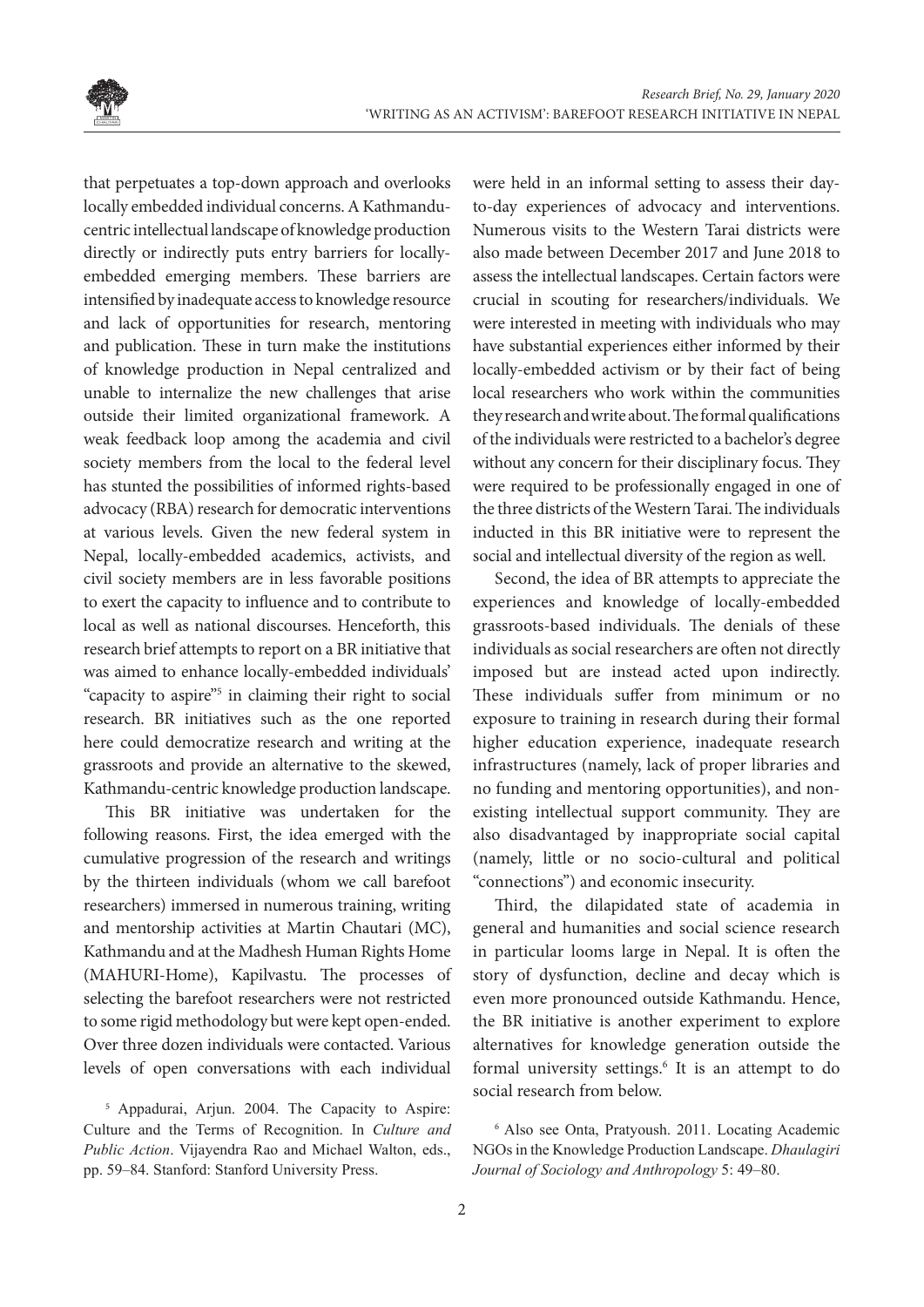

This research brief is divided into five parts. The first part deals with the working definition of BR. The second part deals with the idea of "capacity to aspire." The third part reports how the "capacity enhancing efforts" of the barefoot researchers were executed. The fourth part summarizes the written texts produced by the barefoot researchers in this initiative. Finally, the concluding remarks highlight an alternative through the BR initiative to conduct social research in Nepal.

### **Towards a Barefoot Research (BR) Initiative in Nepal**

There are at least four reasons why a BR initiative for the generation of knowledge in the non-university settings can be justified in the case of Nepal. First, given the dilapidated state of academia, especially outside of Kathmandu, individuals/communities are often excluded from participation in decisions emerging out of research that claim to generate knowledge about them. Their participation in the research processes is crucial as it involves an important commitment in providing conditions to enhance their capacity in acquiring knowledge and thereof their empowerment.

Second, social exclusion across gender, class, caste, region and ethnicity is pervasive and crosscutting in the knowledge production landscapes in Nepal. Based on his Indian experiences, Gopal Guru argues for an egalitarian principle of social science practice. The principle stands to provide the moral opportunity and also the capacity to interrogate the exclusionary cultural hierarchy—in terms of "theoretical brahmins and empirical shudras"—which is accentuated due to lack of "reflective capacity."7 One of the crucial conditions for reflectivity is the freedom of individuals from ceaseless struggle for survival and economic

7 For Gopal Guru, the idea of an egalitarian principle in social science practice is to do with the "reflective capacity" as a necessary condition for doing social science research. See, Guru, Gopal. 2000. How Egalitarian are the Social Sciences in India? *Economic and Political Weekly* 37(50): 5003–5009.

security to enjoy the steady intellectual support of the community resources which the intellectually deprived groups such as Dalits, Indigenous Janajati minorities, and other backward caste groups lack visà-vis upper caste Brahmans.

Third, the rationale for BR further builds on the concept of undone social (science) research which attempts to locate the social events under researched and explore the new knowledge production gaps emanating from the grassroots that are either ignored or are not under the purview of Kathmandu-centric intellectuals.8 Fourth, the politics of what qualifies as research is itself exclusionary at the grassroots. Academic research puts the standards of evidence too high that often requires theoretical richness and methodologically robust inquiry. Directly or indirectly, such requirement not only acts as entry barriers for grassroots-based individuals but also often requires rigorous formal trainings. For instance, buzzwords like "evidence-based policy," almost equivalent to randomized control trials (RCTs), often sideline the interpretive practices of social science research that are accumulated in the form of experiences. The development economist Jean Drèze argues that there is good reason to make constructive use of experience as data. Experience may also be a rich source of insights without which the decisions that we take will be based on very limited knowledge.9 The BR initiative is an attempt to relax a structure of denial due to the hegemonic politics of "evidence" practiced in academia.

There are several existing terms in use in which the word "barefoot" appears as an adjective. For example, terms such as barefoot doctors, barefoot journalists, barefoot lawyers, barefoot epidemiologists, barefoot

9 Drèze, Jean. 2019. *Sense and Solidarity: Jholawala Economics for Everyone*. Oxford: Oxford University Press.

<sup>8</sup> The idea of undone science is taken from Science and Technology Studies. See, Frickel, Scott, Sahra Gibbon, Jeff Howard, Joanna Kempner, Gwen Ottinger and David Hess. 2010. Undone Science: Charting Social Movement and Civil Society Challenges to Research Agenda Setting. *Science, Technology & Human Values* 35(4): 444–473.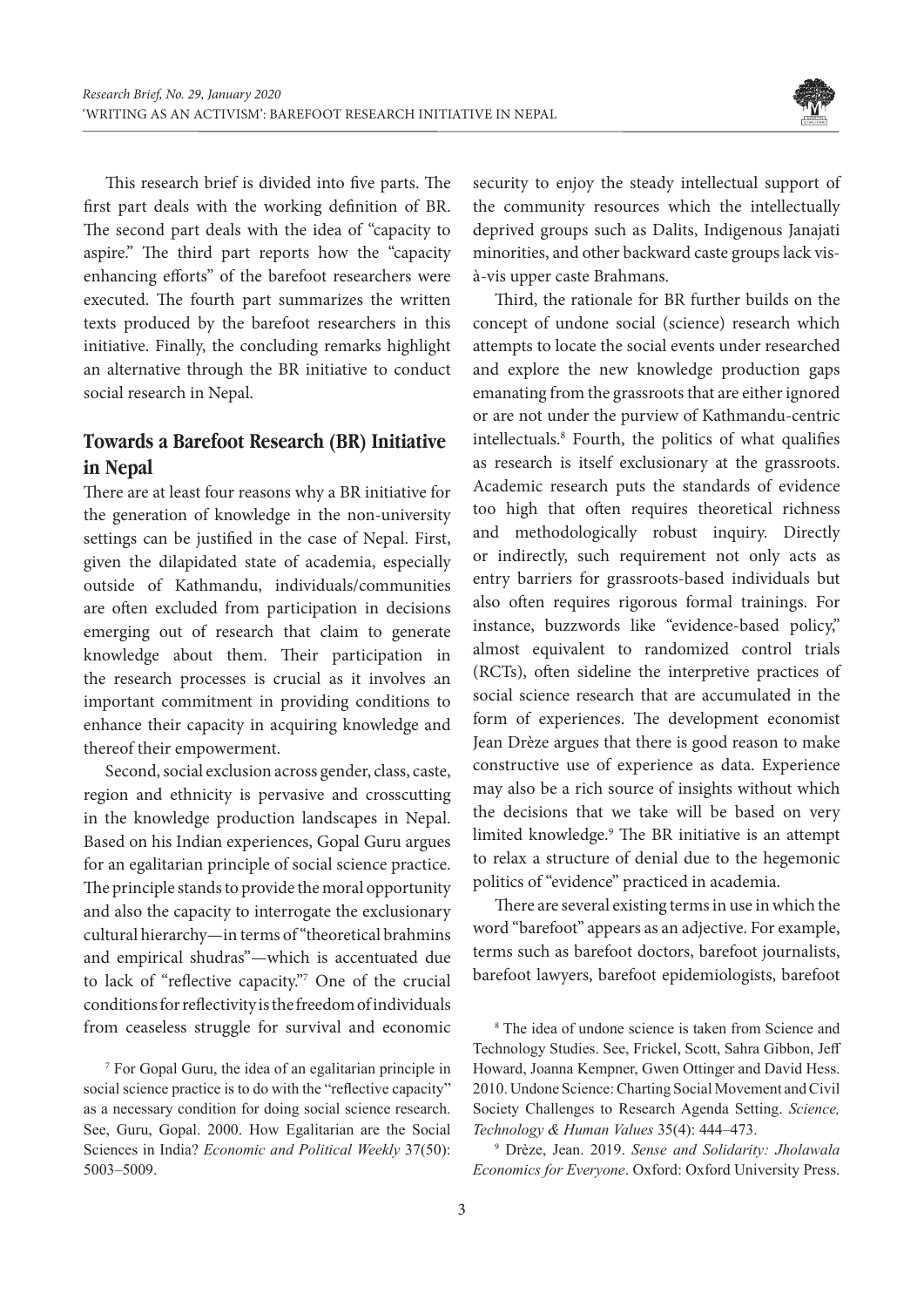

teachers, etc. have been used in different time and space. The barefoot doctor concept was introduced in China in 1968 to deliver health care knowledge and training to indigenous paramedics (with bare minimum formal education and on-the-job training) to address the grossly inadequate availability of health workers in the rural areas.<sup>10</sup> In Nepal, the barefoot journalism idea was practiced to create a network of rural journalists who can write in newspapers about events and processes that affect the lives of the people in villages.11 The ethnographic studies of barefoot teachers in South Africa narrate the story of unlicensed teachers in community schools in rural areas who are making an effort towards imparting education with professionalism and acquiring formal qualification on the job.12 Thus, the usage of the term "barefoot" helps to highlight frugality in the approach of conducting interventions and the training of individuals within the economic, cultural and socio-political constraints.

The following ideas are also connected to the BR initiative. Such an initiative allows for the (a) realization of social research and evaluation in a continuous basis to solve everyday societal problems.13 It also allows for the practice of (b) "doit-yourself" research techniques by those who are themselves involved in the issues.<sup>14</sup> BR initiatives can (c) empower communities, especially during

<sup>10</sup> Zhang, Daqing and Paul U. Unschuld. 2008. China's Barefoot Doctor: Past, Present, and Future. *The Lancet* 372(9653): 1865–1867.

<sup>11</sup> Koirala, Bharat Dutta and Hem Bahadur Bista. 1995. *Impact Study of Gaunle Deurali: Barefoot Journalists Training and Deurali Readers Clubs*. Kathmandu: Media Services International.

<sup>12</sup> Henning, Elizabeth. 2000. Walking with "Barefoot" Teachers: An Ethnographically Fashioned Casebook. *Teaching and Teacher Education* 16(1): 3–20.

<sup>13</sup> See, http://www.barefootresearch.org.uk/projects/; accessed October 4, 2019.

<sup>14</sup> Keith, Margaret, James Brophy, Peter Kirby and Ellen Rosskam. 2002. *Barefoot Research: A Worker's Manual for Organising on Work Security.* Geneva: International Labour Organisation (ILO).

conflict, without outside mediation.15 Such initiatives highlight the (d) the importance of self-enumeration and self-documentation in the process of research.<sup>16</sup>

#### **Capacity to Aspire**

The "capacity to aspire" concept was developed by the anthropologist Arjun Appadurai. He argues for the need to strengthen the idea of aspiration as a cultural capacity of the poor/marginalized. An individual or a group can develop a culture of aspiration not only to voice, debate, contest and oppose as participatory activities in any democracy but also to govern individual or collective life as they aspire for.<sup>17</sup> Such a capacity directly connects with the barefoot researchers' attempts to self-enumerate experiences and learning in society which in turn enhances their ability to articulate insights in a written form as a research output characterized by "thick description."18 In most of the cases, the mentors<sup>19</sup> of the barefoot researchers play the role of a catalyst to enhance the latter's "reflective capacity" through navigational guidance.20 Furthermore it must be noted that the BR initiative (a) reduces the cost to barefoot researchers to aspire as social researchers against all the

<sup>15</sup> Roy, Bunker and Jesse Hartigan. 2008. Empowering the Rural Poor to Develop Themselves: The Barefoot Approach (Innovations Case Narrative: Barefoot College of Tilonia). *Innovations* 3(2): 67–93.

<sup>16</sup> Appadurai, Arjun. 2012. Why Enumeration Counts. *Environment and Urbanization* 24(2): 639–641.

<sup>17</sup> Appadurai, Arjun. 2004. The Capacity to Aspire. In *Culture and Public Action.* Vijayendra Rao and Michael Walton*,* eds., pp. 59–84. Stanford: Stanford University Press.

<sup>18</sup> Geertz, Clifford. 2008. Thick Description: Toward an Interpretive Theory of Culture. In *The Cultural Geography Reader*. Timothy S. Oakes and Patricia L. Price, eds., pp. 41–51. London: Routledge.

<sup>19</sup> Mentors associated with MC were allocated to each barefoot researcher. Two researchers were also mentored by experts outside MC to cater to their individual research needs.

<sup>20</sup> See, Guru, Gopal. 2000. How Egalitarian are the Social Sciences in India? *Economic and Political Weekly*  37(50): 5003–5009.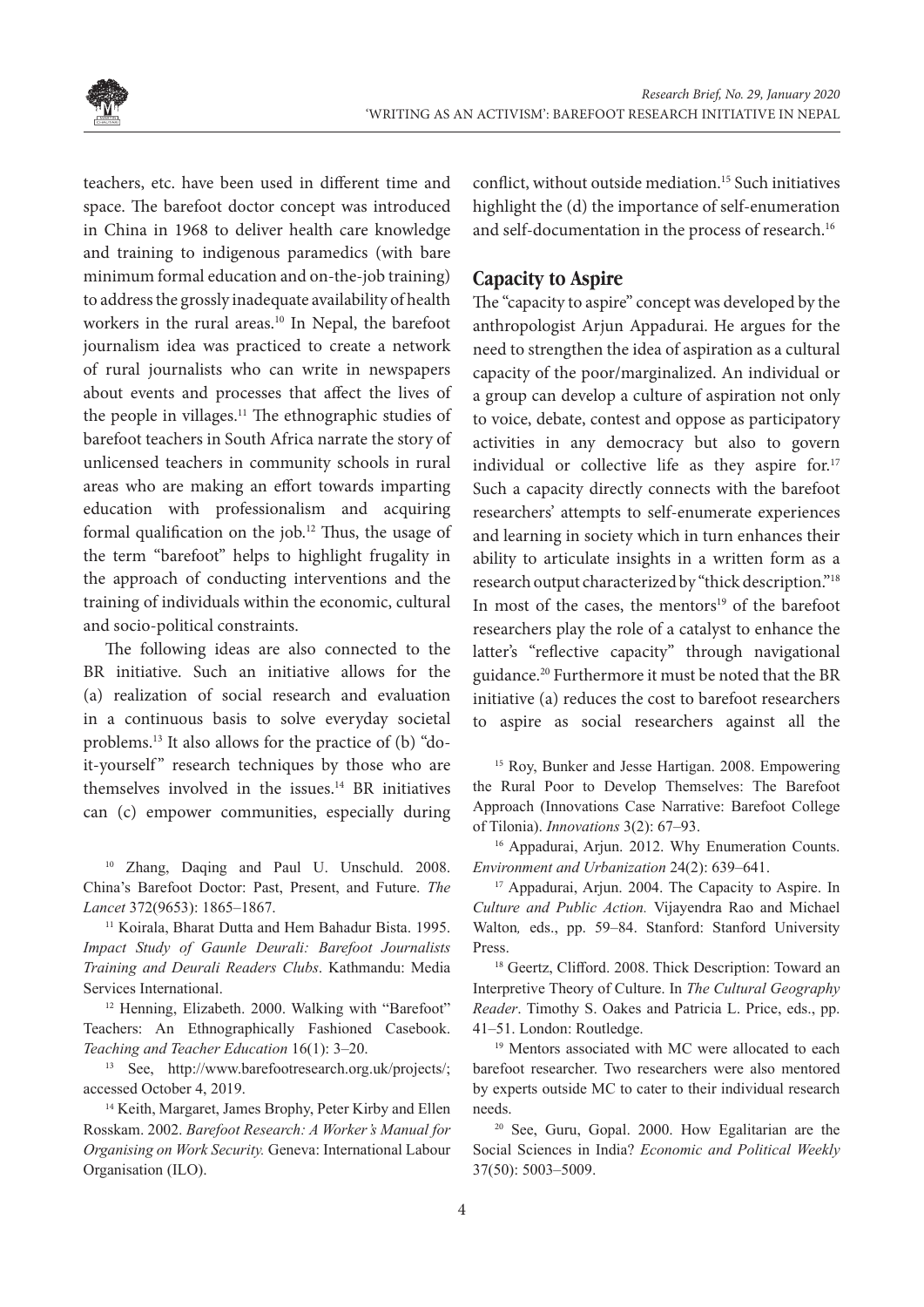

constraints and (b) recognizes them as researchers with valuable experiences and knowledge resulting from advocacy, activism, teaching, journalism and related engagements in the local contexts.

There is a sharp difference between the training economy of other I/NGOs and the trainings conducted under this BR initiative. The former is done largely under the assumption that those at the local level do not have a "capacity" and thus needed to be trained. However, the BR trainings developed tools for identifying the "aspirations" of barefoot researchers based on their prior knowledge and experiences. This required careful and thoughtful encouragement to enhance their skills in research and writing. For instance, when asked what is the difference in the trainings they had obtained previously from what they had under the BR initiative, a human rights activist from Rupandehi responded:

I have been immersed in various trainings of NGOs in different periods. I have found this training contrastingly different. Earlier trainings that I attended were conducted by various NGOs. After the trainings, they barely follow up and the relationship breaks. However, this training process continues by following up with the research progress, supply of relevant reading materials and the coordination of formal and informal training sessions to motivate us during different research phases. Mentors read the drafts and consistently ask us to crosscheck the data and reflect on the evidences from a broader perspective.<sup>21</sup>

In response to the query regarding how mentoring had helped in the research process, an activist from Kapilvastu said: "It boosted my confidence. I realized that I have enough information because of my activism. I felt that I too have the capacity to write."22 Mentoring is subsumed as a part of the training to

<sup>21</sup> Ram Bikas Chaudhary, personal communication, May 15, 2019.

facilitate learning by doing research. Hence, the BR initiative is an attempt to show an alternative way to democratize social research while turning the usual privileges on its head. Just ensuring the "navigational capacity" serves as a necessary condition for individuals at the local level to conduct research from below.

## **Enhancing Capacity to Research, Document, Analyze and Write**

Until the outcomes of the barefoot researchers are demonstrated in written pieces or their visible impacts on policy outcomes recorded, it will be hard to justify and validate "capacity enhancement" of the barefoot researchers. At the same time, it is also necessary to judge under what conditions<sup>23</sup> the thirteen researchers piloted in this BR initiative. First, the researcher performs within limited availability of research infrastructure such as libraries/bibliographies, access to knowledge resources, universities/colleges training, writing, seminars, workshops and mentoring, etc. Second, the researcher within the community enters the research field almost like their subjects given the society they live in. Third, the researchers may not follow the citation world of social sciences to produce hard evidences and instead make use of experiences/ observations as practitioners in the respective field they are involved in. Thus, the researchers' capacity enhancement needs to be reassessed in the case of the BR initiative.

Given the above three conditions, the researcher begins his/her research pursuit from where the methodology may not be clear, theoretical conceptual framework may not be rich, empirical validity of data may not be rigorous enough, factors which are taken for granted in the case of academic researchers. The barefoot researchers also do not have any pressure to "publish or perish" in contrast to those in academia nor do they desire to continue "research" as a profession.

<sup>&</sup>lt;sup>22</sup> Testimony of Moti Kala Pangeni, June 29, 2019.

<sup>&</sup>lt;sup>23</sup> Yogesh Raj, personal communication, June 20, 2019.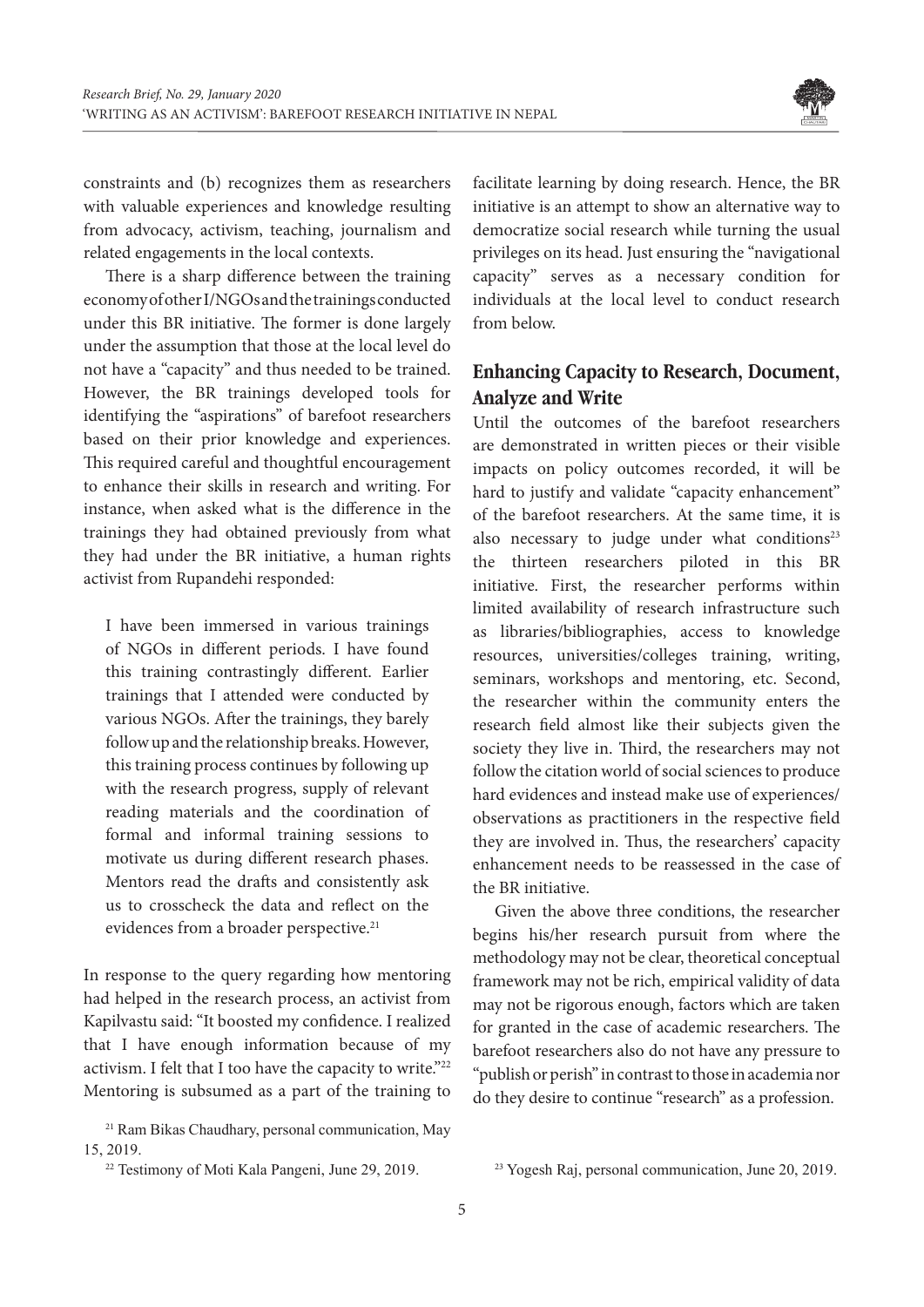

In such scenarios, trainings undertaken cannot be one-size-fits-all type but be adaptive to address the unique needs of individual researchers. Moreover, the training content cannot be assessed in advance for all the researchers given the diversity in the cohort in terms of proposed research topics, individuals' differential abilities and prior trainings that are required for research writings.<sup>24</sup>

Keeping this diversity in mind, the initial training covering varied aspects of social science research was conducted. Extensive discussions were also held amongst MC colleagues and with scholars outside MC for more effective ways to disseminate relevant ideas from social science literature through resource persons. The barefoot researchers were provided with long research articles and short opinion articles in all relevant thematic areas. The thematic discussions with individuals were followed by lectures delivered by designated resource persons. The participants presented their research topic and proposal in the language they were comfortable with (namely, Nepali and Hindi), followed by discussions, criticisms, and comments from the floor. The discussions were structured in such a way that (a) the researchers could know each other's research proposal and thus could discuss their research work with others in the future, which was a part of their capacity building and social capital building, and (b) the researchers would feel somewhat competitive and would do their research activities to the best of their efforts.

After the formal training, the researchers were asked to send a final research proposal and accordingly the mentors at MC (and outside in select few cases) were assigned to each individual. Then, the problem in executing the BR initiative started

<sup>24</sup> For instance, some researchers were finding it difficult to use a computer effectively or to use email for communication per se. Many researchers were not aware how they could search for relevant knowledge resources or access relevant literatures from the internet or other search methods. In the training sessions, many researchers faced challenges on how and when to do a citation or to give footnotes.

to appear. The strangeness that lies in conducting research, as described by Appadurai in the case of academic social science research, was also relevant here:

What research is,…what its meanings are, what people think they are doing when they say they are 'doing research' or when they are teaching others to do research. And how do people who are entering the world of research, from outside its western historical home, try to do so? What are the conditions of entry to that world?*"*<sup>25</sup>

There was a similar anxiety in the barefoot researchers. Laxmi Shrestha of MAHURI-Home, field supervisor for coordinating the BR initiative in collaboration with MC said: "The individuals are confused about how they should start 'doing research' and what exactly they are expected to do."26

"Research" then started with numerous informal trainings and with individuals' observations, documentation and self-enumeration of experiences as activists, journalists, lawyers, academics, etc. in the society. In response to the query, "How did you start your research, choose the research topic, and collect data?," one activist responded:

Making use of past experiences and to build on the work of our organization was always my priority. I have been thinking about it. On the issue of the denial of citizenship to women at the household level, wherever I used to advocate, many people ignored the concerns. The issue is not taken seriously. Then, I decided to conduct research myself given the opportunity.

I am not informed about any ideology related to these issues [social science theoretical richness per se]. Nonetheless, prioritising their

<sup>25</sup> Appadurai, Arjun. 2006. The Right to Research. *Globalisation, Societies and Education* 4(2): 169.

<sup>26</sup> Laxmi Shrestha, personal communication, September 10, 2018.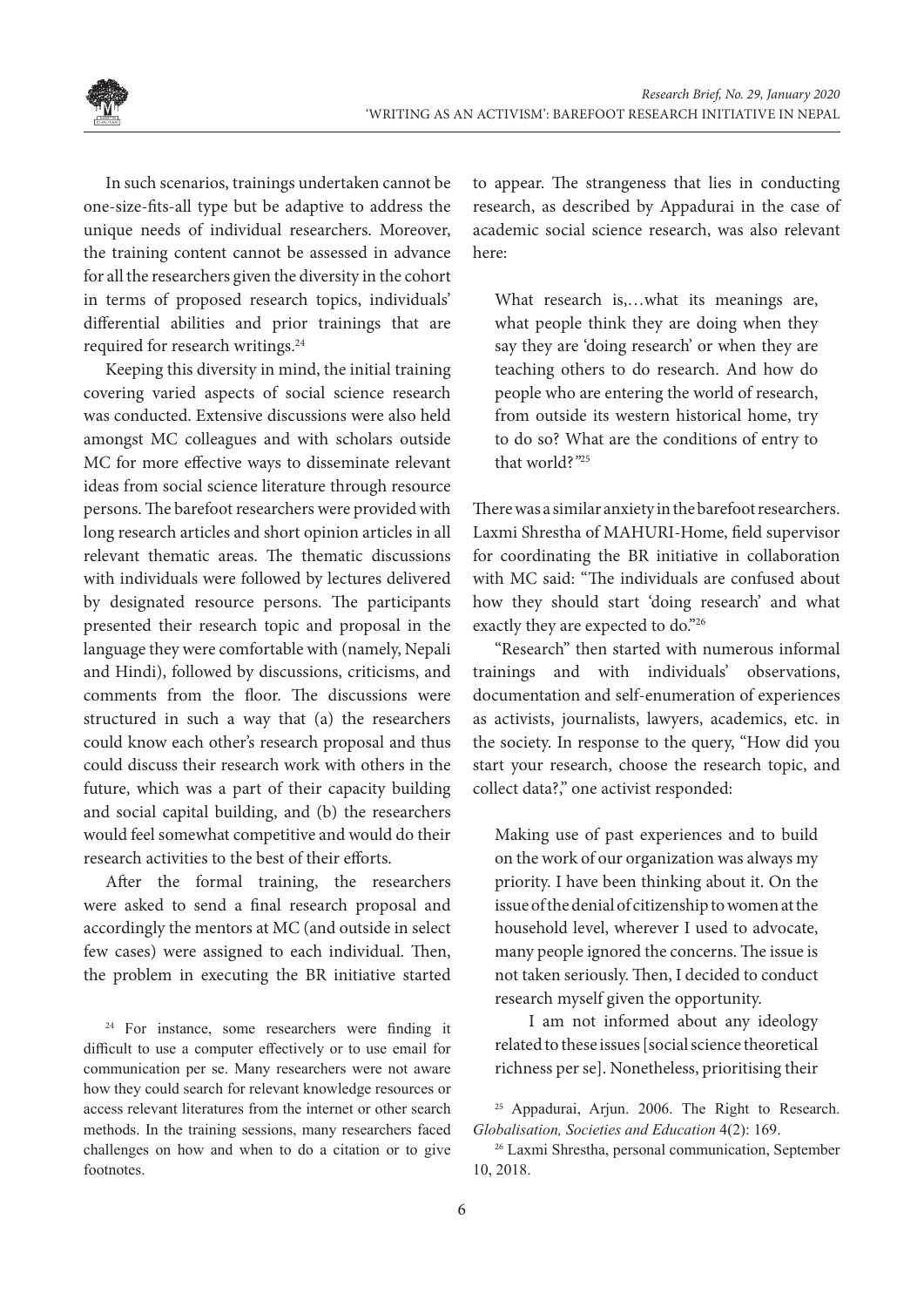

[research subjects] experience and suffering, I tried to understand the problems related to citizenship by listening to them and advocating their rights.<sup>27</sup>

While the researchers enumerated experiences and documented information, two issues started to complicate the process of enhancing the capacity to research. First, while enhancing the capacity of others to do "research," the criterion of traceability and reproducibility as a scientific research norm are dominant. It means that the citation practices of the social science research world be duly followed and evidences should be reliable and valid. The assumptions are that any good (academic) research stands upon the shoulders of giants. Given the conditions of this BR initiative, the researchers are not necessarily able to bring social science theoretical richness but to document stories based on the information and memory about the incidents they have themselves witnessed/experienced and produce a consistently argued coherent piece of writing. In such an endeavor, a plural outlook to unpack the natural and social complexities from the research field emanating from long experiences and insights of barefoot researchers was put in use.28 For instance, Brijraj Kushwaha, from Nawalparasi, a water activist and journalist*,* enumerated the experiences of struggle in his research that he witnessed in his community due to the agreement between Nepal and India related to the Gandak irrigation and power project. When asked how he conducted the research on the issues related to the Gandak Agreement, he said: "The rights-based research is to be followed like *abhiyan* (movement), continuum effort, instead of short term program."29 As a spokesperson of the Gandak River Control Struggle Committee (GRCSC),

<sup>27</sup> Testimony of Laxmi Shrestha, June 29, 2019.

<sup>28</sup> On plural outlook, see Raj, Yogesh. 2014. On Methods and Mess. *Journal of Technology Research and Review*   $1(1): 1-10.$ 

<sup>29</sup> Brijraj Kushwaha, personal communication, May 15, 2019.

he added: "The research here is a reflection as well as documentation of our over a decade-long struggle to bring out the issues the way we understand them from our experiences". It is interesting to note that GRCSC is not a legally registered organization but only an informal group of victims in the Gandak region. The write-up by Kushwaha is very informative but is not filled with citations.

The second aspect to think about while doing research or teaching others to do research is the assumption that the research outcome should be "theoretical" in the sense that its argument can be abstracted to a level other than the one supported by the empirical case described. For instance, Laxmi Shrestha presented her topic in an open seminar at Kapilvastu (June 29, 2019) where she shared the story of denial of citizenship from the household to the state level. She passionately argued that patriarchy increases by manifold with already existing legal difficulties of acquiring citizenship in the name of mother. She provoked the concerns from her grassroots activism that the activists in Kathmandu demand for "citizenship in the name of the mother which is indeed important; however, we are also demanding to grant citizenship to the mother [for instance, daughtersin-law] herself first who are facing various forms of patriarchy and thus denials at the household level to acquire Nepali citizenship independently." Similarly, Sarswati Sharma, lawyer and a woman activist from Nawalparasi, provoked the discussion saying: "Got the judgement but not the justice from the court."30 As a lawyer, she has encountered various citizenship related cases of women (across the ethnic groups) in the court that she herself has followed as an activist. In both cases, their research outputs did not pursue any theoretical approach of the social sciences in a strict sense. What they did, however, is to bring insights from the field nearly as subjects themselves in very well-written deliberative texts.

Thus the enhancement of the capacity to research, document, write and analyze is a learning-by-doing

<sup>30</sup> Sarswati Sharma, open seminar, Kapilvastu, June 29, 2019.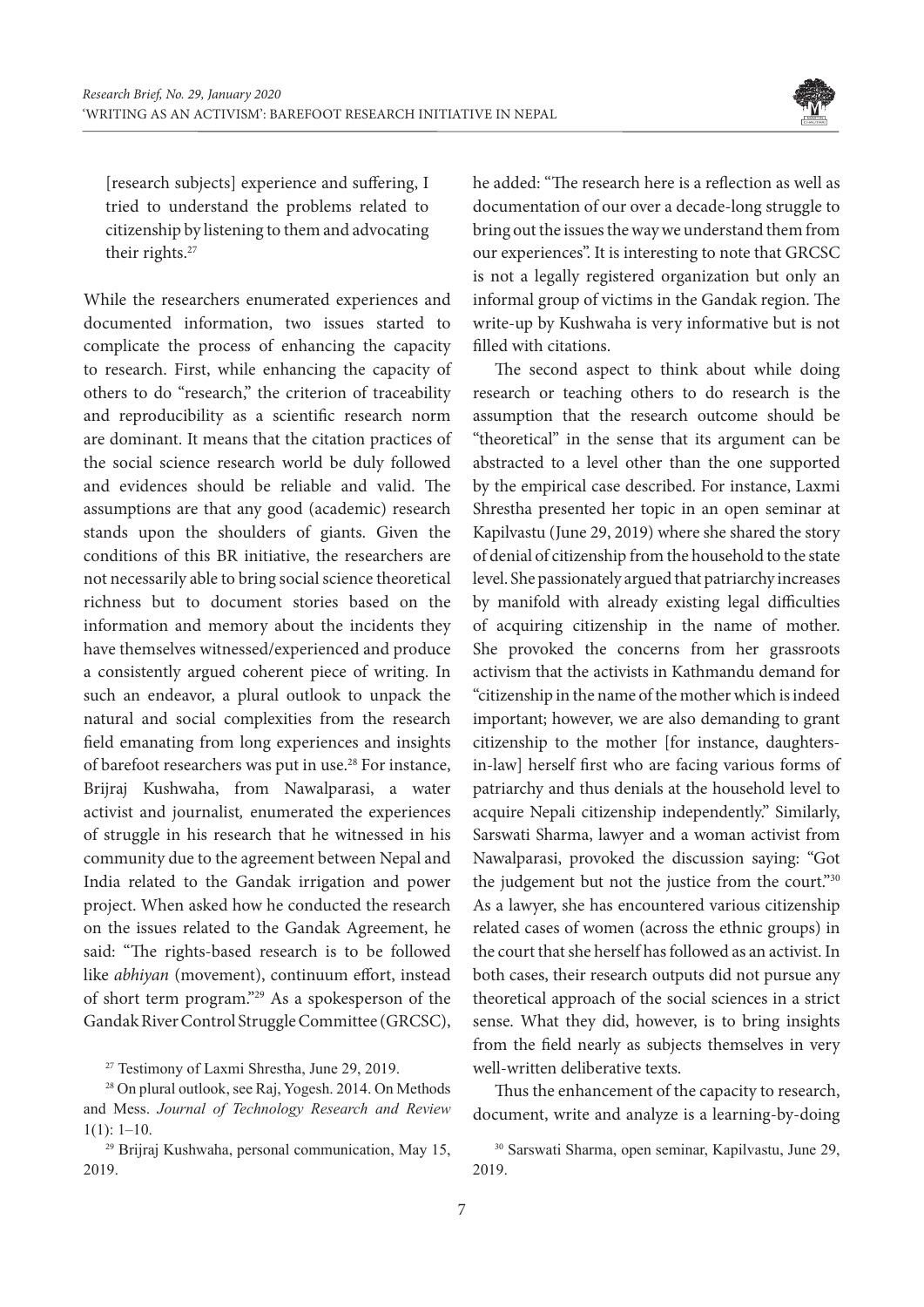

processes in which supplementing support such as that provided at MC contributes to producing research write-ups. In this process, the required skills and tacit knowledge were acquired by the researchers themselves. For instance, in response to the query, "Do you think that you have learned, unlearned, relearned during this research process?," one researcher writes in her testimony: "Acquired some skills of computer to write a research paper."<sup>31</sup> Another researcher who hails from Kapilvastu responded to the same question: "There are barely any written documents or research articles accessible for reviewing the existing conditions of Natuwa community (Dalit community whose primary occupation has been Snake charming and begging) in Kapilvastu".<sup>32</sup> In both cases, the researchers operate within the constraints of limited resources of knowledge.

However, a written research piece may be a necessary condition for measurable criteria for capacity enhancement but not a sufficient condition. Instead, a mentor to one of the researchers whose draft could not graduate to a publishable shape said:

Those who have a grip on their subject (issues) should be able to produce necessary information in such a way that they can present it orally (in any language) with empirical details, research, and analysis. If they can engage the public in the form of advocacy that too should be a good criterion for "capacity

<sup>31</sup> Testimony of Moti Kala Pangeni, June 29, 2019. Pangeni is from Nawalparasi and she had monitored the clashes between Tharus and high caste Hill group in 2069 v.s. as a human rights activist. In her research, she is trying to understand the Tharu movement by studying how a Tharu museum was built and the politics embedded in that process.

<sup>32</sup> Testimony of Sanjay Kumar Pasee, June 29, 2019. This researcher from Kapilvastu belongs to a Dalit community and he has written a wrenching story of the Natuwa community who face exclusion within the Dalit community.

building." "Research"/"doing research" should not be reduced to "writing" only.33

Thus, if the assumptions are relaxed about "doing research" and "teaching others to do research," we can say that research is not only an expert act done after rigorous "formal training" at the university for the most part but it can also be an appreciative inquiry that takes seriously the experiences and information of the individuals/activists at the grassroots as data to engage with analytically. In this context, the BR initiative is useful not only to enhance the research capacity of barefoot researchers but also to unpack the gaps that are under-researched in the formal social science research landscapes.

# **The Resulting Written Texts of Barefoot Researchers**

Anthropologist Clifford Geertz, once said, "If you want to understand what a science is, you should look in the first instance not at its theories or its findings, and certainly not at what its apologists say about it; you should look at what the practitioners of it do."34 The BR initiative attempts to conduct social research with the practitioners. The academic researchers may have knowledge resources at their disposal, abundance of funding and the access to formal trainings at university settings. In BR initiative, these privileges are nearly absent. This section tries to summarize the written texts of the researchers who are in the process of formal/informal trainings in the BR initiative. The texts produced by the eleven researchers are discussed in four clusters: gender issues, social audit of the peace process and human rights violations, livelihood, and social inclusion.35

<sup>33</sup> Devendra Uprety, personal communication, August 20, 2019.

<sup>34</sup> Geertz, Clifford. 2008. Thick Description: Toward an Interpretive Theory of Culture. In *The Cultural Geography Reader*. Timothy S. Oakes and Patricia L. Price, eds., p. 32. London: Routledge.

<sup>35</sup> These texts are being published by MC in an edited volume shortly.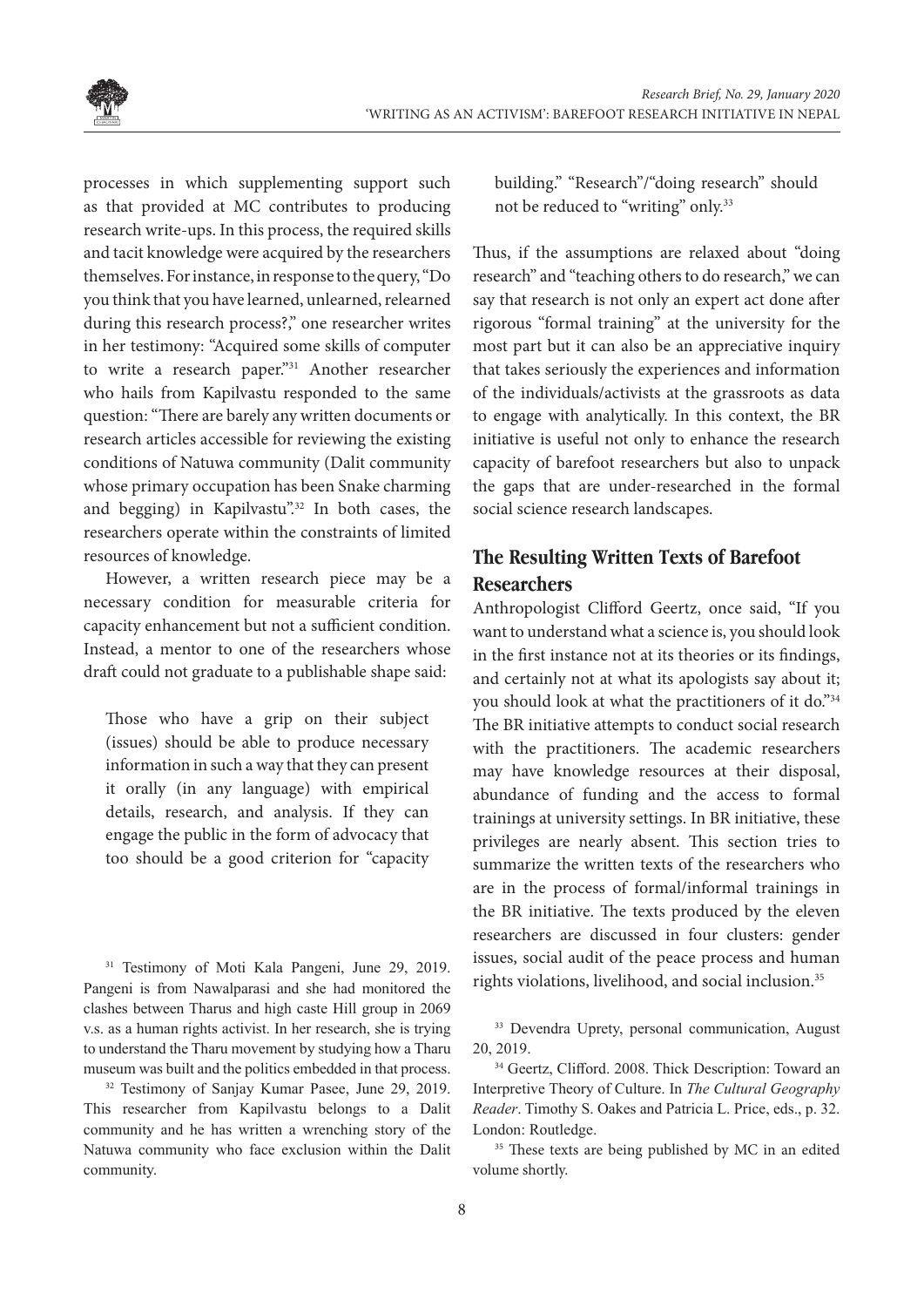

On the issue of gender, the denial of citizenship to women has been a major concern in Nepal. This denial is disproportionately higher in the southern parts of Nepal. Two researchers, Laxmi Shrestha, an activist from Kapilvastu District, and Sarswati Sharma, a lawyer and the vice-president of Nawalparasi District Bar Association, highlight the denial of citizenships from two different lenses. As an activist, Shrestha receives the complaints on a daily basis from women who are subjected to various kinds of domestic violence and discriminations at their households. These discriminations further lead to direct and indirect bureaucratic complexities. Shrestha's written text argues that the marginalization due to the denial of citizenship rights to women increases manifolds in the current three-tier federal governance system under the new constitution of Nepal. Sarswati Sharma advocates for citizenship rights to women through petitioning their cases in the courts. Her written text enumerates the court cases that she has witnessed. She argues that the denial of citizenship is directly linked not only with the economic empowerment of the women but also to judicial remedy from domestic violence. Moreover, she provocatively asks a question in her written research text: "Whose responsibility is it to identify a citizen?" The burden of proof on the part of a citizen to establish her citizenship abdicates the responsibility of the state to safeguard the rights of poor women.

In the *Nepal Living Standard Survey (2010/2011)* it is reported that every two in three households in the Tarai receive remittances from foreign employment. About 79 percent of the total remittances received by the households are used for daily consumption while 7 percent is used for loan repayments.<sup>36</sup> Given these stark realities of the Nepali economy, the ratio of remittances to GDP stands at 25.9 percent in 2018.<sup>37</sup>

<sup>36</sup> Government of Nepal (GoN). 2011. *Nepal Living Standards Survey 2010/11* (Volume Two, Chapter 15: Remittances and Transfer Income, pp.78–86). Kathmandu: Central Bureau of Statistics, GoN.

<sup>37</sup> GoN. 2019. *Economic Survey: 2018/2019*. Kathmandu: GoN.

In this context, Uma Paudel attempts to bring out the case of Nawalparasi (undivided) which is one of the six districts (out of erstwhile seventy five districts) that registered the highest number of deaths of Nepalis in foreign employment. She has been working in the Safer Migration (SAMI) Project based at Indreni Social Development Forum, an NGO, in Nawalparari district since 2014. Her work deals with day to day counseling to widows of migrant workers who have died while working abroad. These widows suffer from psychological trauma and anxiety. Her written text shows that the widows' social, cultural and psychological trouble begins after they receive the insurance compensation amounts. She examined twenty such cases. As a researcher, she already had considerable experiences working in the field to understand the layers of complexities that widows were subjected to and enough information to document, analyze and write about. Meanwhile, she also raised questions regarding the existing policies of compensating the widows through insurance claims or any other economic help that they are provided with. First, whether such amount will be under the possession of the widows solely or the whole family is not clear and this confusion is the root cause of household conflicts. Second, the Foreign Employment Board (Nepal)<sup>38</sup> has not made arrangements to claim the insurance amount in the districts. Hence the widows had to travel all the way to Kathmandu to claim and receive the insurance money which increases their troubles further.

In the last few decades, Nepal has witnessed a series of conflicts—including the Maoist insurgency (1996–2006) and three Madhes uprisings (2007, 2008 and 2015). In these periods, the human rights activists played a substantial role to mitigate the conflicts and negotiate peace. Three research texts by Dipak Gnawali, Ram Bikas Chaudhary and Moti Kala Pangeni narrate the stories of their respective advocacy in human rights issues during the conflict periods in the Western Tarai. For instance, Dipak

<sup>38</sup> The Foreign Employment Promotion Board was recently renamed as Foreign Employment Board.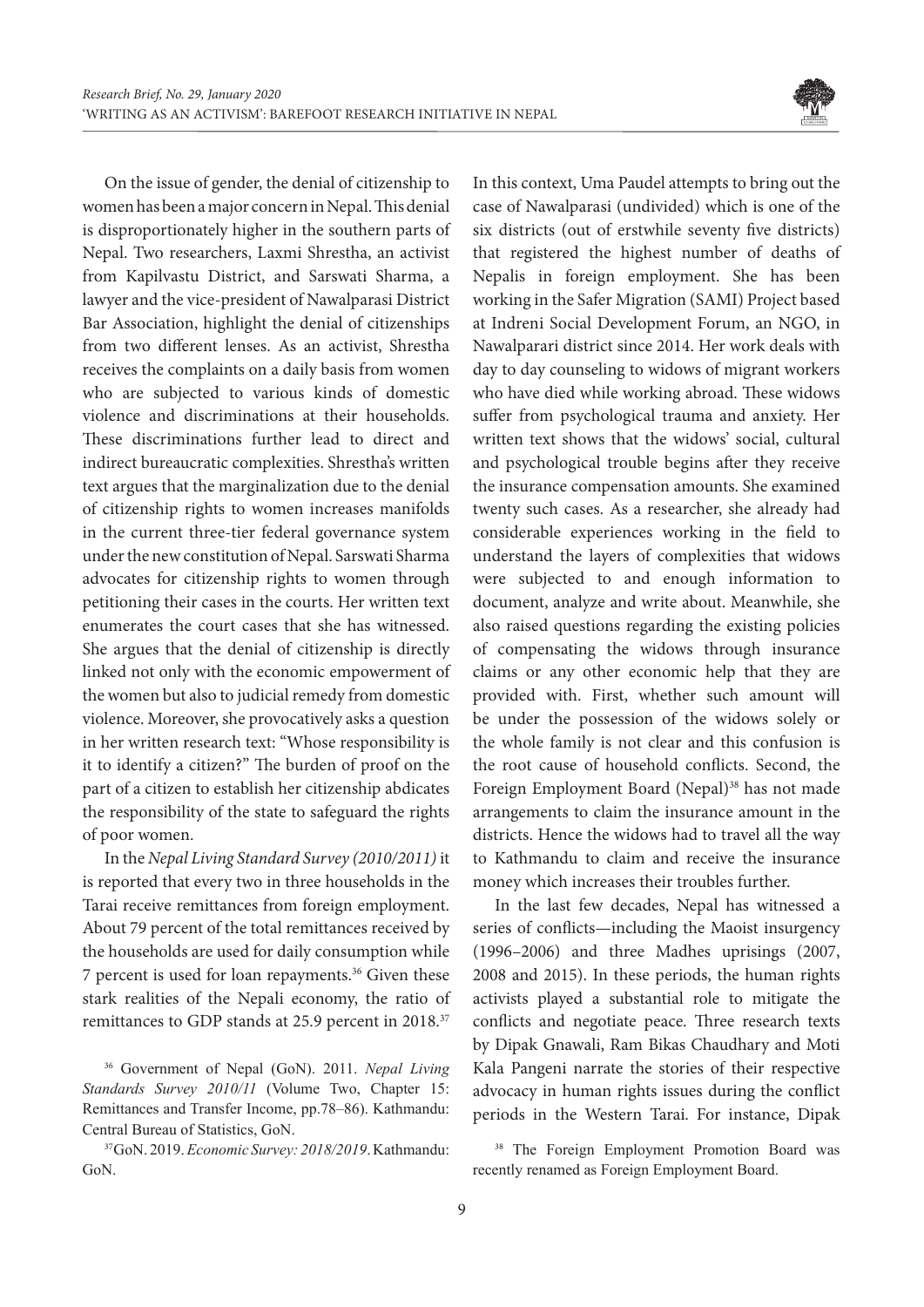

Gnawali, a journalist based in Rupandehi, reported how the militia was mobilized and deployed, handin-glove with the state, as a part of the anti-insurgency operations against the Maoists. Such contemporary social history of the Maoist insurgency and the process of the peace audit is rarely discussed in the Nepali knowledge production landscape. He argues that the residue of the peace process is still remaining in Nepal as the militia did not receive adequate attention.

Ram Bikas Chaudhary, a human rights activist from Rupandehi, responded to the question of how he used his experiences in the research on extra judicial killings during the times of Madhes uprisings as follows:

As a rights activist, I have been thinking and researching about extra judicial killings in Rupandehi district. However, in the data collected for the research, I did not get any encouraging support from the state to cross verify. Still, my experiences in these issues and with the help of newspaper cuttings I have been collecting to monitor human rights violations [an act of self-enumeration and selfdocumentation], I am trying to prove my point in writing that extra judicial killings happened in Rupandehi.<sup>39</sup>

Similarly, Moti Kala Pangeni who was a secretary of the Accountability Watch Committee (AWC) for Nawalparasi district, a consortium of human rights groups, enumerated the experiences of monitoring the conflict between Tharu and Hill caste group over the issue of the building of the Tharu Museum. Such written text is an evidence of the ongoing social audit of the peace process in Nepal. She showed how the museum became a symbol of Tharu identity and the history of struggle thereof to achieve such an identity.

Brijraj Kushwaha is currently the South Asia Convener at Nadi Aadhikar Manch (River Rights Forum) and spokesperson of GRCSC. He has over a

decade long association with GRCSC as a water activist. The GRCSC has championed the rights of the displaced and dispossessed people's livelihood concerns in Nawalparasi due to an international agreement signed in 1959 between Nepal and India, popularly known as the Gandak Agreement. His research text highlights the social, cultural and economic adverse impacts in the Nepali side instead of the "common interests" the Agreement was supposed to enhance in both Nepal and India. Further, he enumerated his experiences of the GRCSC and its sustained advocacy over the decade. This was in contrast with the dubious stand and laidback approach of the Government of Nepal for compensation to the victims due to the Gandak Agreement.

Sanjay Kumar Pasee worked as the Kapilvastu District Project Coordinator of the Nepal National Dalit Social Welfare Organization (NNDSWO). From 2013 to 2016, he did rights based advocacy for education to Dalit youths. Given his long associations in Dalit rights advocacy with various NGOs, he has encountered the problems of Natuwa community (snake charmers), one of the poorest of the Dalit communities in Kapilvastu and elsewhere. He made an attempt to collect information and document the existing situation of the Natuwa community in his written text. Such type of research is often not in the radar of mainstream researchers. He passionately makes a case on behalf of the excluded miniscule minority like the Natuwa community whose livelihood depends mostly on "begging." He argued that so far, the government plans and policies have been dismal and disappointing for the Natuwa community.

Ram Chandra Shrestra is a teacher in a secondary school and an MA student of Anthropology at Butwal Multiple Campus, Rupandehi district. He has lived in Butwal and witnessed the emergence of slum dwellers in the city over the period. He attempted to research how slum dwellers negotiate their everyday life and livelihood. When asked how he would collect data and produce a thick description of the lives of slum dwellers he said: "As a local researcher (within the community), I can understand the symbols and

<sup>&</sup>lt;sup>39</sup> Testimony of Ram Bikash Chaudhary, June 29, 2019.